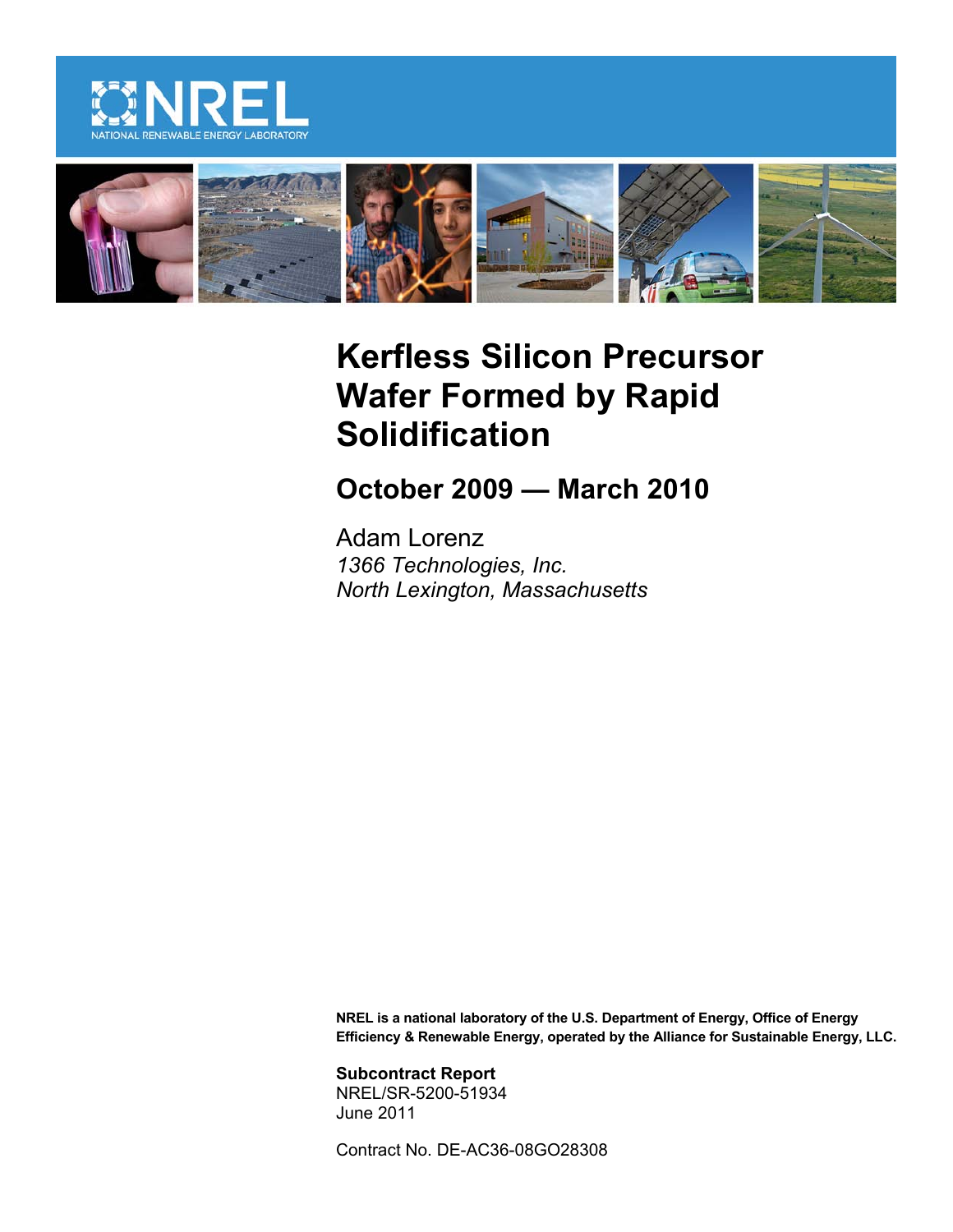

# **Kerfless Silicon Precursor Wafer Formed by Rapid Solidification**

# **October 2009 — March 2010**

Adam Lorenz *1366 Technologies, Inc. North Lexington, Massachusetts*

NREL Technical Monitor: Harin S. Ullal Prepared under Subcontract No. NEU-0-99010-01

|                                                                                                                      | NREL is a national laboratory of the U.S. Department of Energy, Office of Energy<br>Efficiency & Renewable Energy, operated by the Alliance for Sustainable Energy, LLC. |
|----------------------------------------------------------------------------------------------------------------------|--------------------------------------------------------------------------------------------------------------------------------------------------------------------------|
| National Renewable Energy Laboratory<br>1617 Cole Boulevard<br>Golden, Colorado 80401<br>303-275-3000 • www.nrel.gov | <b>Subcontract Report</b><br>NREL/SR-5200-51934<br>June 2011<br>Contract No. DE-AC36-08GO28308                                                                           |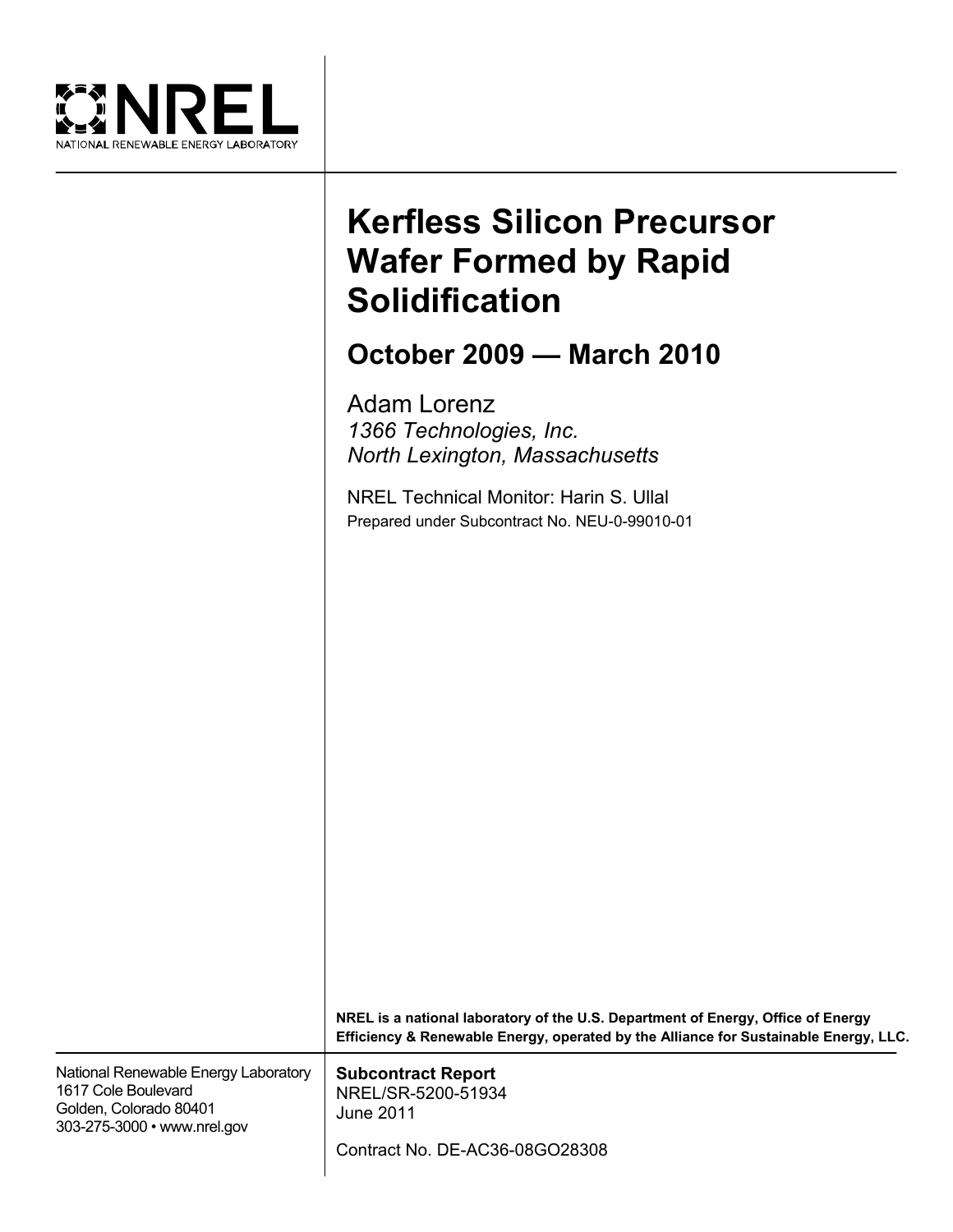#### **This publication was reproduced from the best available copy submitted by the subcontractor and received no editorial review at NREL.**

#### **NOTICE**

This report was prepared as an account of work sponsored by an agency of the United States government. Neither the United States government nor any agency thereof, nor any of their employees, makes any warranty, express or implied, or assumes any legal liability or responsibility for the accuracy, completeness, or usefulness of any information, apparatus, product, or process disclosed, or represents that its use would not infringe privately owned rights. Reference herein to any specific commercial product, process, or service by trade name, trademark, manufacturer, or otherwise does not necessarily constitute or imply its endorsement, recommendation, or favoring by the United States government or any agency thereof. The views and opinions of authors expressed herein do not necessarily state or reflect those of the United States government or any agency thereof.

Available electronically at<http://www.osti.gov/bridge>

Available for a processing fee to U.S. Department of Energy and its contractors, in paper, from:

> U.S. Department of Energy Office of Scientific and Technical Information

P.O. Box 62 Oak Ridge, TN 37831-0062 phone: 865.576.8401 fax: 865.576.5728 email: <mailto:reports@adonis.osti.gov>

Available for sale to the public, in paper, from:

U.S. Department of Commerce National Technical Information Service 5285 Port Royal Road Springfield, VA 22161 phone: 800.553.6847 fax: 703.605.6900 email: [orders@ntis.fedworld.gov](mailto:orders@ntis.fedworld.gov) online ordering: <http://www.ntis.gov/help/ordermethods.aspx>

Cover Photos: (left to right) PIX 16416, PIX 17423, PIX 16560, PIX 17613, PIX 17436, PIX 17721



Printed on paper containing at least 50% wastepaper, including 10% post consumer waste.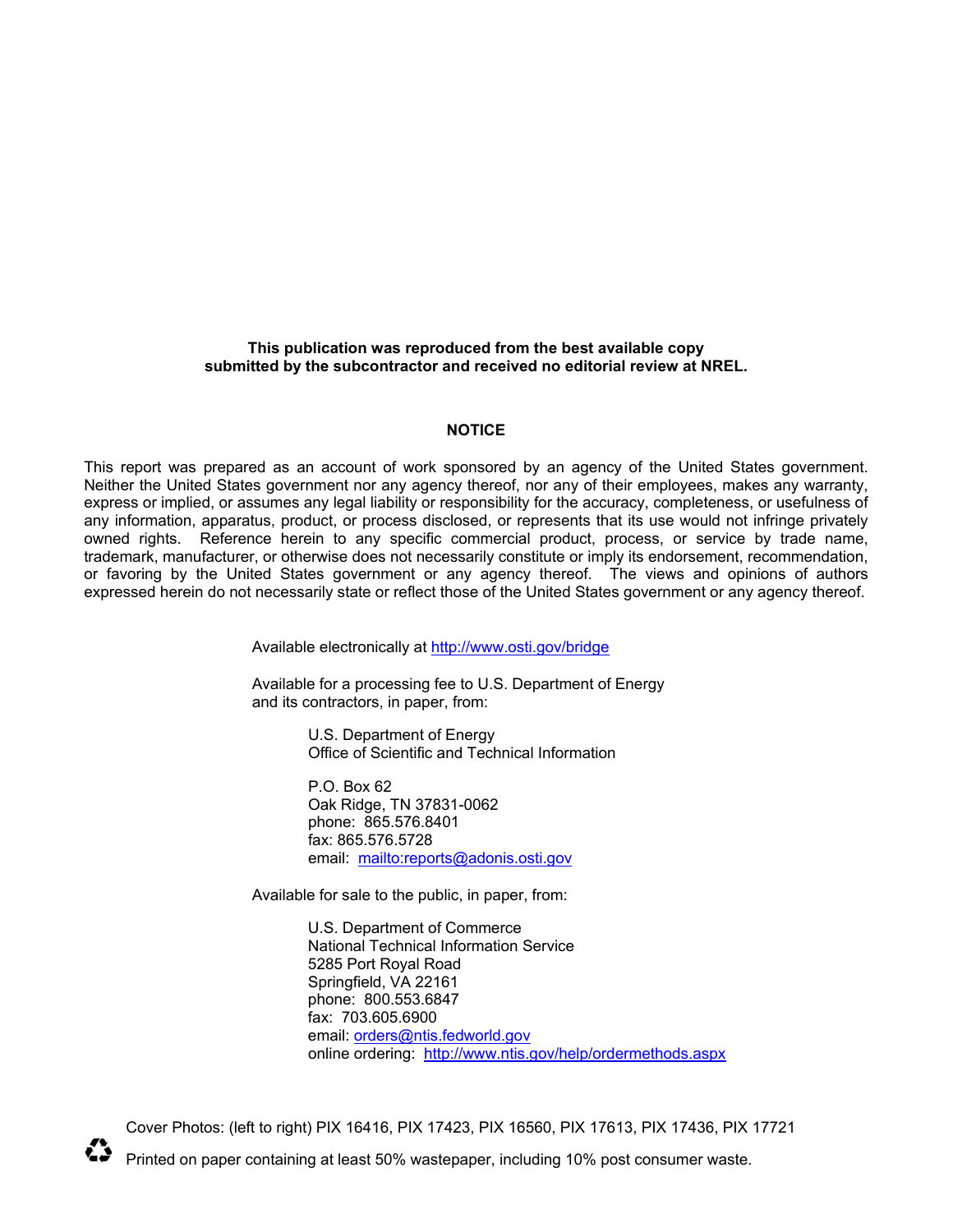#### **Project Overview**

1366 Direct Wafer technology is an ultra-low-cost, kerfless method of producing crystalline silicon wafers compatible with the existing dominant silicon PV supply chain. By doubling utilization of silicon and simplifying the wafering process and equipment, Direct Wafers will support drastic reductions in wafer cost and enable module manufacturing costs  $\leq$  \$1/W. This Pre-Incubator subcontract enabled us to accelerate the critical advances necessary to commercialize the technology by 2012. Starting from a promising concept that was initially demonstrated using a model material, we built custom equipment necessary to validate the process in silicon, then developed sufficient understanding of the underlying physics to successfully fabricate wafers meeting target specifications. These wafers, 50 mm x 50 mm x 200 µm thick, were used to make prototype solar cells via standard industrial processes as the project final deliverable. The demonstrated 10% efficiency is already impressive when compared to most thin films, but still offers considerable room for improvement when compared to typical crystalline silicon solar cells. Close examination of the data presented in his report will make the reader confident that the Direct Wafer program is capable of significantly higher efficiencies that were demonstrated in this initial stage and 1366 is confident that the Direct Wafer process will exceed the standard multi crystalline efficiency once it is fully optimized. Recognizing the urgency of getting to market quickly, this first prototype demonstration of Direct Wafers was completed within a very aggressive timeline (< 4 months). The remarkable progress during this initial phase of technology development inspires the next phase of simultaneously scaling to larger wafer area and implementing plans to improve electrical performance. Matching or exceeding the performance of standard multicrystalline wafers at less than half the cost will have tremendous near-term impact on cost-competitiveness of photovoltaics.

#### **Hardware Baseline**

Experiments using molten tin on a hot plate provided an easilyaccessible model system, which was very useful for initial Direct Wafer concept verification and understanding the  $1<sup>st</sup>$  order effects of different process parameters. We built and tested three different methods for extracting wafers from the molten metal, all of which were successful to varying degrees. We selected the most promising hardware arrangement for production of wafers for our Hardware Baseline Deliverable.

Figure 1 shows two tin Direct **Wafers** 



**Figure 1. Tin Direct Wafers. Left, surface on one side has mirror-like finish with excellent flatness, evidenced by reflection of grid. Right, Opposite surface is smooth, but not as flat. Credit: 1366 Technologies.**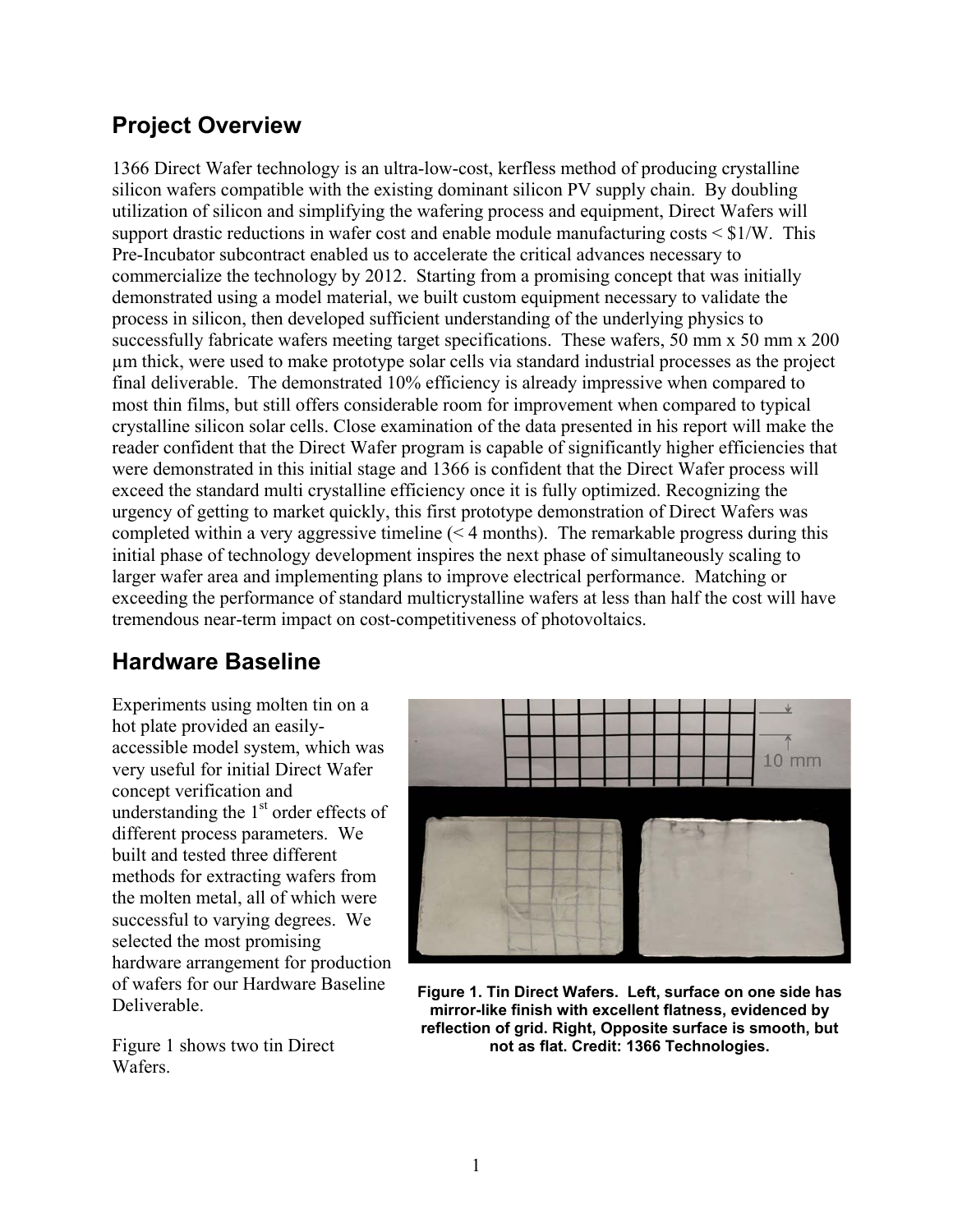Thickness control of Direct Wafers is possible through control of temperatures, heat transfer conditions, and residence time. We have produced tin wafers ranging in average thickness from nearly 1 mm to slightly less than 100 µm. Thickness uniformity becomes more challenging as wafer thickness decreases, since a fixed variability becomes a larger percentage of total thickness. Measurements on the wafers delivered to NREL were 192  $\pm$  26 um (13%), 167  $\pm$  26 um (16%), and 150  $\pm$  34 um (23%). Surfaces are generally smooth and flat, with substrate side measuring  $Ra = 0.2 \mu m$ .

### **Silicon Furnace Build**

The prototype Direct Wafer furnace for silicon was a clean sheet design, with well over 100 custom parts fabricated at machine shops and refractory material suppliers. The 15kW furnace has a water-cooled shell and resistive heating elements, with a controlled-atmosphere,



**Figure 2: Thickness measurement. Credit: 1366 Technologies.**

high-purity hot zone and means for wafer extraction. Motion actuators and various pneumatics are controlled via PLC with an internally-developed custom software PC interface.

First silicon melt upon commissioning the furnace went very smoothly. Our team's extensive experience designing and building high temperature furnaces made this possible in very short time. Once components were assembled, startup consisted of testing motion, monitoring furnace oxygen levels under various purge gas flow conditions, applying sufficient power for heating, then measuring steady state power levels and calibrating melt temperatures from the freezing point of silicon.

The silicon feedstock currently is fluidized bed pellets, which are useful for the small volumes of our first prototype. Our intent is for larger future systems to accept standard chunk silicon from Siemens rod growth, potentially with modest downsizing of chunks for improved flowability.

### **Silicon Wafers**

Formation of silicon wafers was achieved shortly after the furnace was commissioned, without any major problems. An example of initial wafers produced is shown in Figure 3, with surface roughness data shown in Figure 4.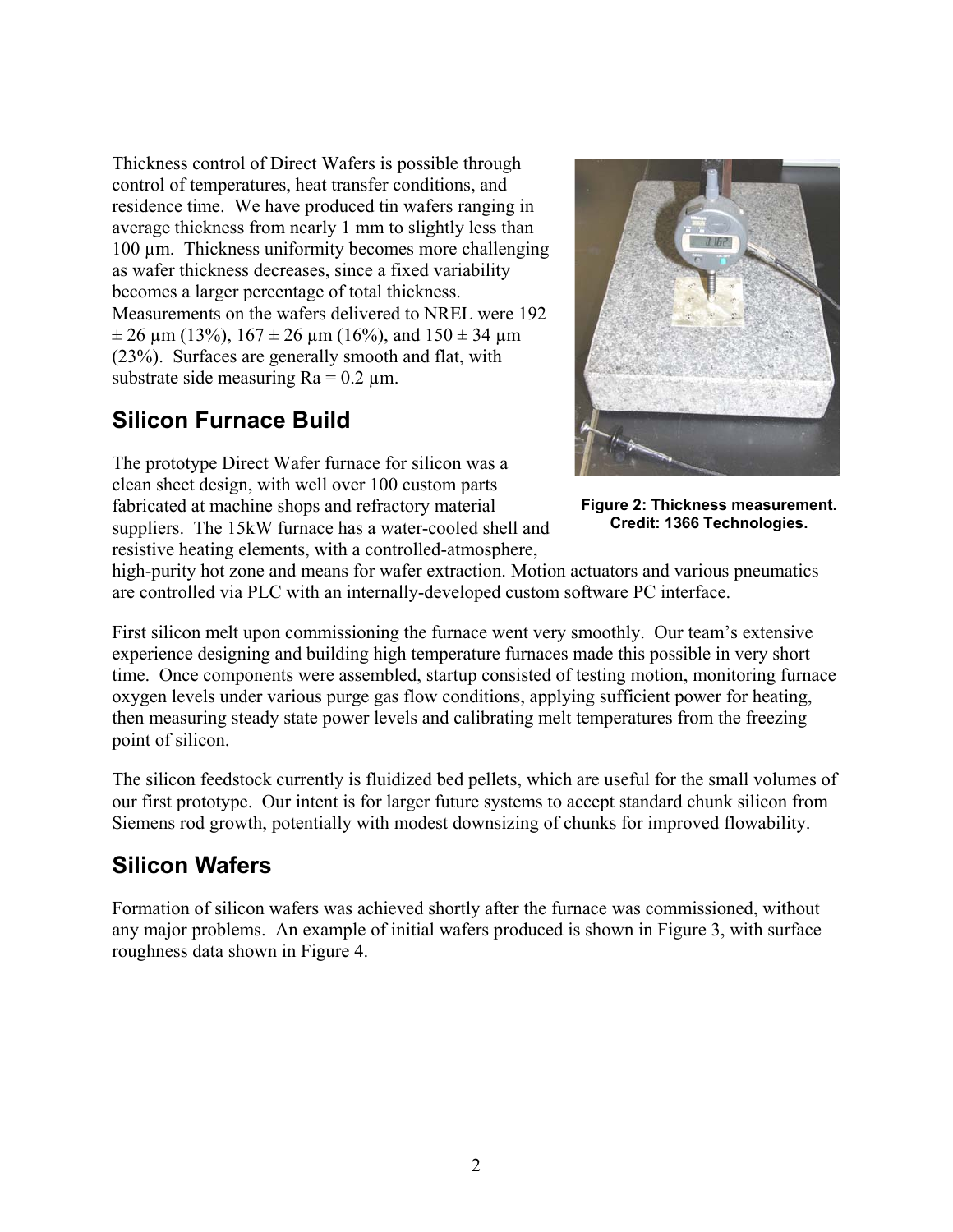

**Figure 3. Surface quality on two sides of a silicon Direct Wafer. Credit: 1366 Technologies.**



**Figure 4: Profilometer data of surface roughness on smooth wafer surface. Credit: 1366 Technologies.** 

#### **Thickness Control**

Achieving the desired  $\sim$ 200 µm thickness for a solar cell required developing a good understanding of the heat transfer conditions during solidification (with significantly different temperatures and latent heat compared to the initial baseline experiments using tin). Figure 5 shows the range of thicknesses produced by varying two key process parameters. We have been able to demonstrate our target thickness is comfortably within our processing window. Measurements on the wafers delivered to NREL (Figure 6) were  $184 \pm 36 \text{ µm}$  (20%),



**Figure 5. Measured thicknesses of silicon wafers as a function of process parameters of temperature and time.**

 $215 \pm 36$  µm (17%), and  $286 \pm 33$  µm (11%). Surfaces are generally smooth and flat, with substrate side measuring  $Ra = 0.2 \mu m$ . Thickness standard deviation of 30–40  $\mu m$  is sufficient for pilot processing into cells and evaluation of electrical performance, but eventual customers will expect tighter specifications. We have established a third process parameter which will enable us to improve uniformity over the entire wafer, and will be exploring this further on our recently-increased-area wafer format.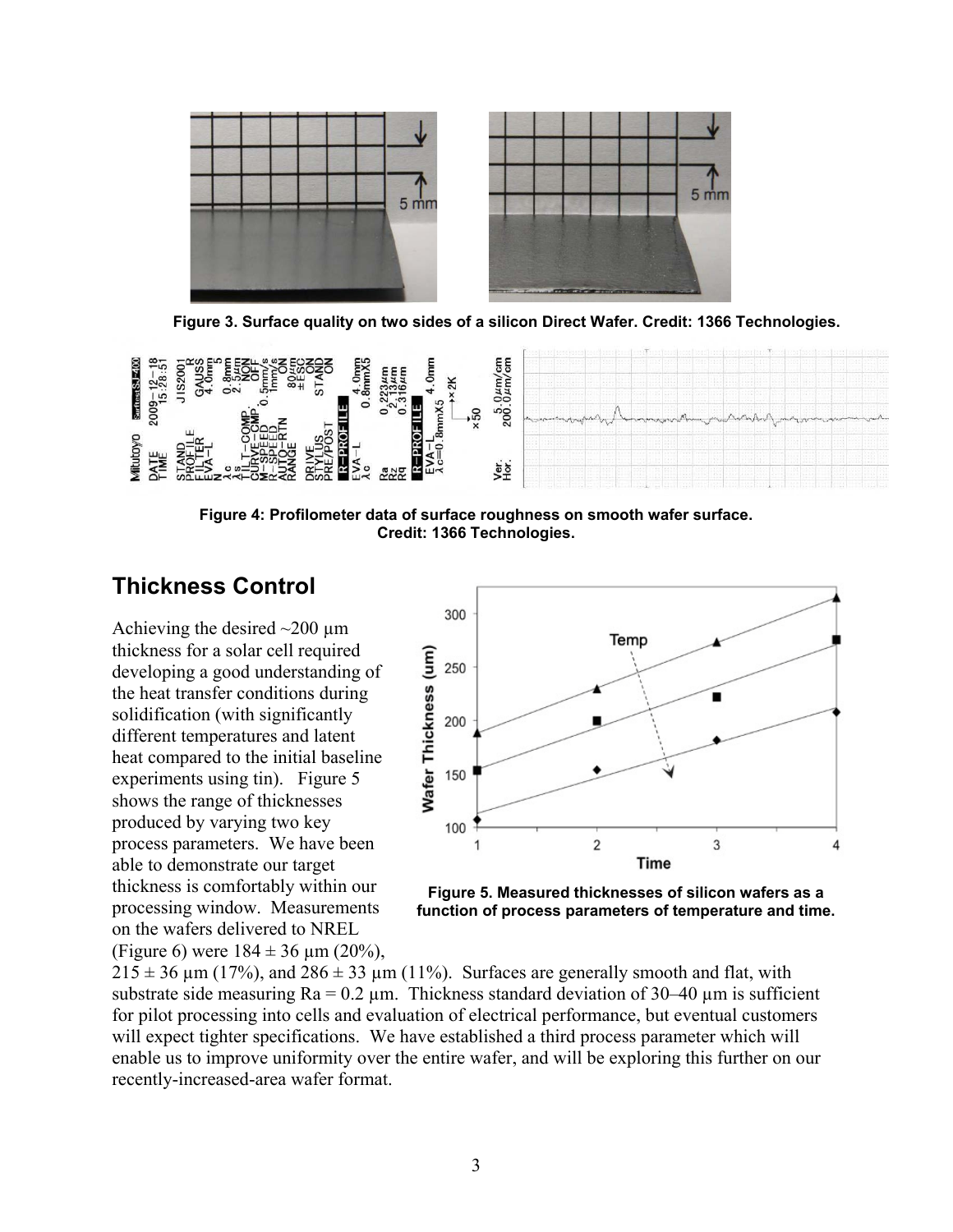

**Figure 6. Silicon Direct Wafers submitted to NREL for Deliverable 2 with flat, smooth surfaces, average thickness ~200 µm with deviation < 20%. Credit: 1366 Technologies.**

### **Cell Fabrication**

1366 utilized equipment from our pilot cell processing line for testing the electrical performance of our Direct Wafers. The sequence below was used and is representative of industry standard practice.

- 1. Acid etch / Pre-clean
- 2. POCL diffusion and glass removal etch
- 3. SiN front AR coating
- 4. Screen printed metallization (Al full area back, Ag front gridlines)
- 5. Belt furnace firing
- 6. Laser junction isolation

In an optimized production line with the acid etch providing light-trapping texture, and selection of metal pastes, grid design and firing conditions to achieve good BSF, low series resistance and minimal shading, this process sequence normally results in a cell efficiency of 15–16% on multicrystalline wafers or  $\sim$ 17% on monocrystalline wafers. Our efficiency results on multi and mono controls were  $\sim$ 2% absolute lower than typical values. This was expected due largely to smooth front surfaces that reflect more light and a small cell area with higher than typical grid shading. Cell results from this process are the best metric for evaluating wafer electrical quality.

We processed several batches of Direct Wafers with experimental matrices of variable process parameters to determine their influence on resulting electrical performance. For each cell processing batch, which included from 20 to 60 Direct Wafers, a handful of ingot-cast multicrystalline and monocrystalline wafers were processed in parallel as controls to ensure consistent cell processing and provide benchmarks. Examples of the finished cells are shown in Figure 7 and IV results measured at 1366 are shown in Table 1 below.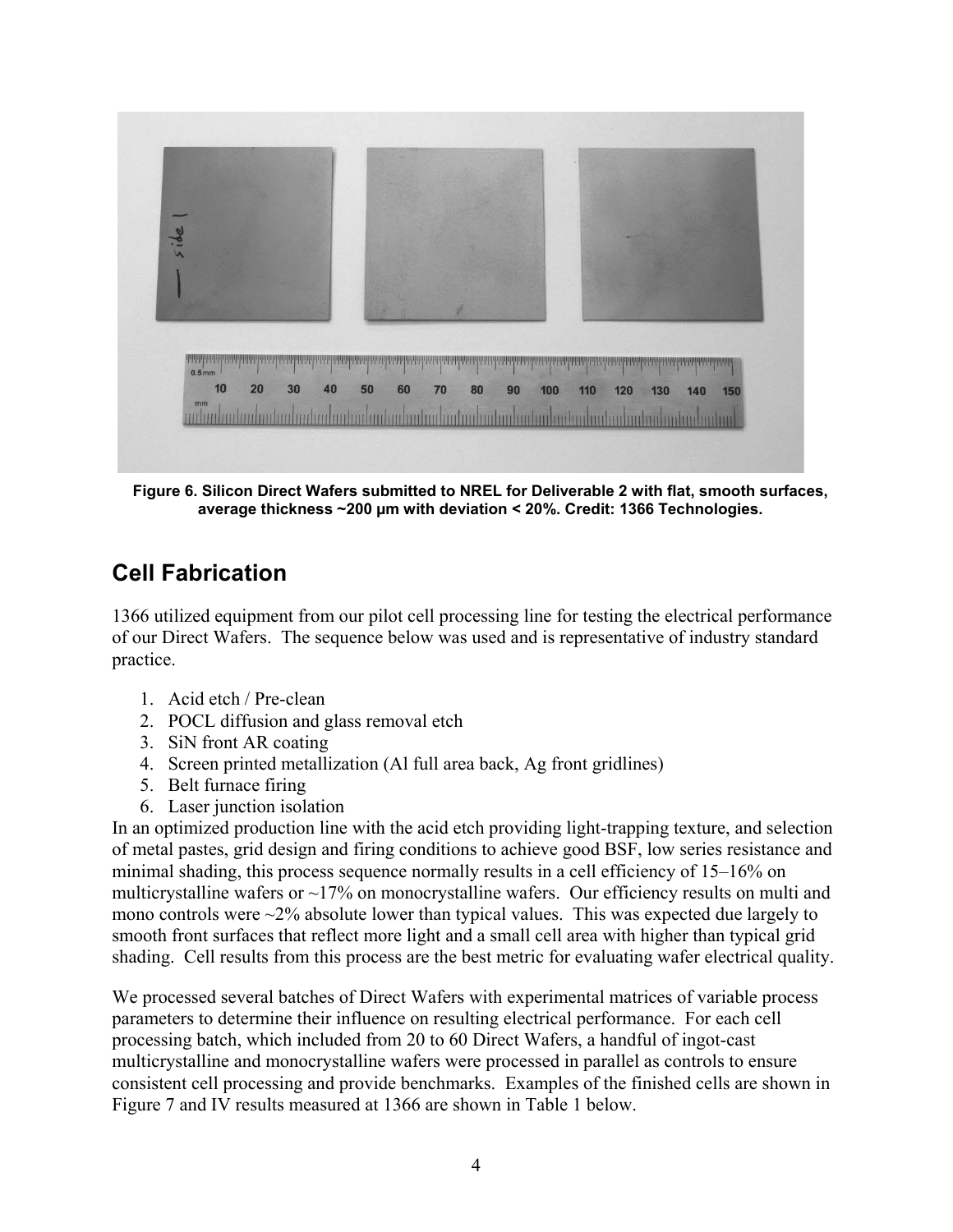

**Figure 7. Three solar cells fabricated on Direct Wafers, 4 cm2 each. Credit: 1366 Technologies.**

|                                   | Individual Cell Results for |       |       | Average of top 6 wafers within |          |          |
|-----------------------------------|-----------------------------|-------|-------|--------------------------------|----------|----------|
|                                   | Direct Wafer Deliverables   |       |       | cell batch by type             |          |          |
| Solar Cell ID                     | DW-                         | DW-   | DW-   | Direct                         | Multi    | Mono     |
|                                   | $37 - 36$                   | 37-47 | 37-49 | Wafers                         | Controls | Controls |
| Voc                               | 0.544                       | 0.549 | 0.550 | 0.551                          | 0.596    | 0.603    |
| Jsc $(mA/cm2)$                    | 24.3                        | 25.0  | 25.0  | 25.0                           | 29.2     | 29.9     |
| Fill Factor                       | 77.0                        | 75.6  | 76.7  | 75.6                           | 78.3     | 79.3     |
| Rshunt<br>$(k\Omega cm^2)$        | 8.6                         | 11.0  | 4.6   | 4.9                            | 10.3     | 10.1     |
| Rseries<br>$(\Omega \text{cm}^2)$ | 1.60                        | 1.83  | 1.61  | 1.77                           | 1.33     | 1.26     |
| Area $(cm2)$                      | 4                           | 4     | 4     |                                |          |          |
| <b>Efficiency</b>                 | 10.2%                       | 10.4% | 10.6% | $10.4\%$                       | $13.6\%$ | $14.3\%$ |

**Table 1: Solar cell IV test results**

These solar cells were submitted to NREL as the final subcontract deliverable and measured in their certified characterization lab. Discrepancies between the measurements were consistent for all three cells. 1366 measurements were  $\sim$ 2% lower V<sub>oc</sub> and  $\sim$ 5% higher I<sub>sc</sub>, with fill factors within 1% (all percentages relative). Variation in measured  $V_{oc}$  is likely due to lack of accurate temperature control in our solar simulator. Variation in measured Isc could be related to spectral variations in our lamp compared to the true solar spectrum, which may be exaggerated due to poor IR response of our cells. 1366 intends to have a new solar cell fabricated on a Direct Wafer be calibrated by NREL and returned to 1366 for more accurate measurements in the future. Champion cell results verified by NREL are shown in Figure 8.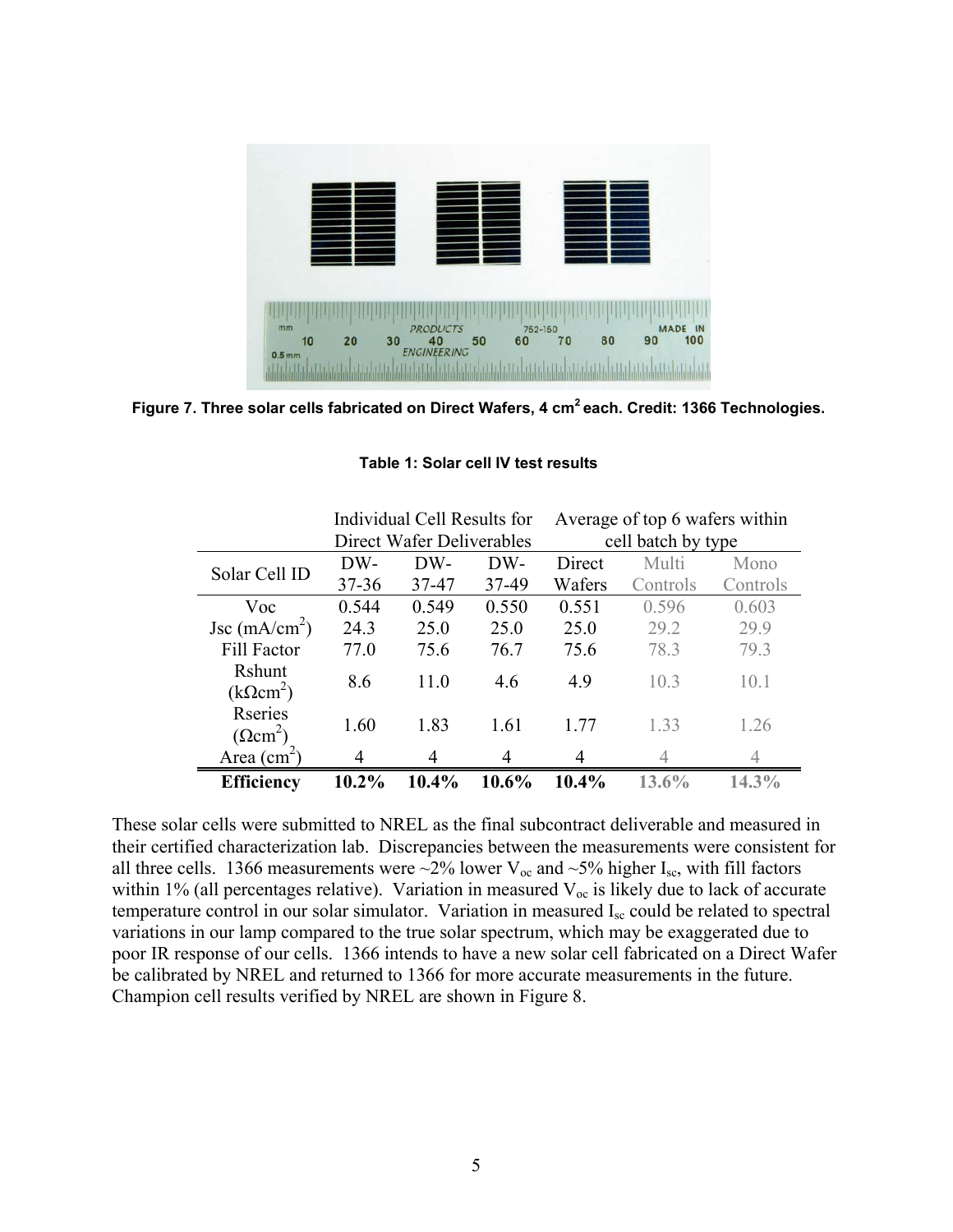

**Figure 8. NREL measurement data for solar cell DW37-49.**

#### **Material Purity**

Trace metals analysis of 30 elements was conducted by bulk acid digestion ICPMS to identify potential sources of contamination. Purity was significantly better than the target of 500 ppbw set for the pre-incubator contract, with the majority of elements below the detection limit of 1 ppbw and a few elements in the low single digit ppbw (Fe, Cu, Al) for totals < 20 ppbw. The purity results were nearly identical in wafers fabricated with the use of two different crucible materials for containing the molten silicon (graphite and quartz). Carbon content was analyzed by the LECO combustion technique, with a detection limit of 10 ppmw, and revealed levels similar to ingot-cast multi wafers, but slightly higher than Cz controls. Oxygen content was analyzed by inert gas fusion technique, with levels in Direct Wafers™ and multicrystalline controls below the detection limit of 10 ppmw, and a Cz control measuring 30 ppmw. The presence of these non-metallics will play a role in cell efficiency and can be characterized further by FTIR to evaluate amounts that are electrically active, but at first pass they are likely not the dominant material defect.

#### **Grain Size, Dislocation Density, and Lifetime**

Sopori etch was used to reveal grain structure and dislocation density in Direct Wafers. Typical grain size (representative of the  $10\%$  efficient solar cells) was only  $\sim 0.1$ mm. Dislocation density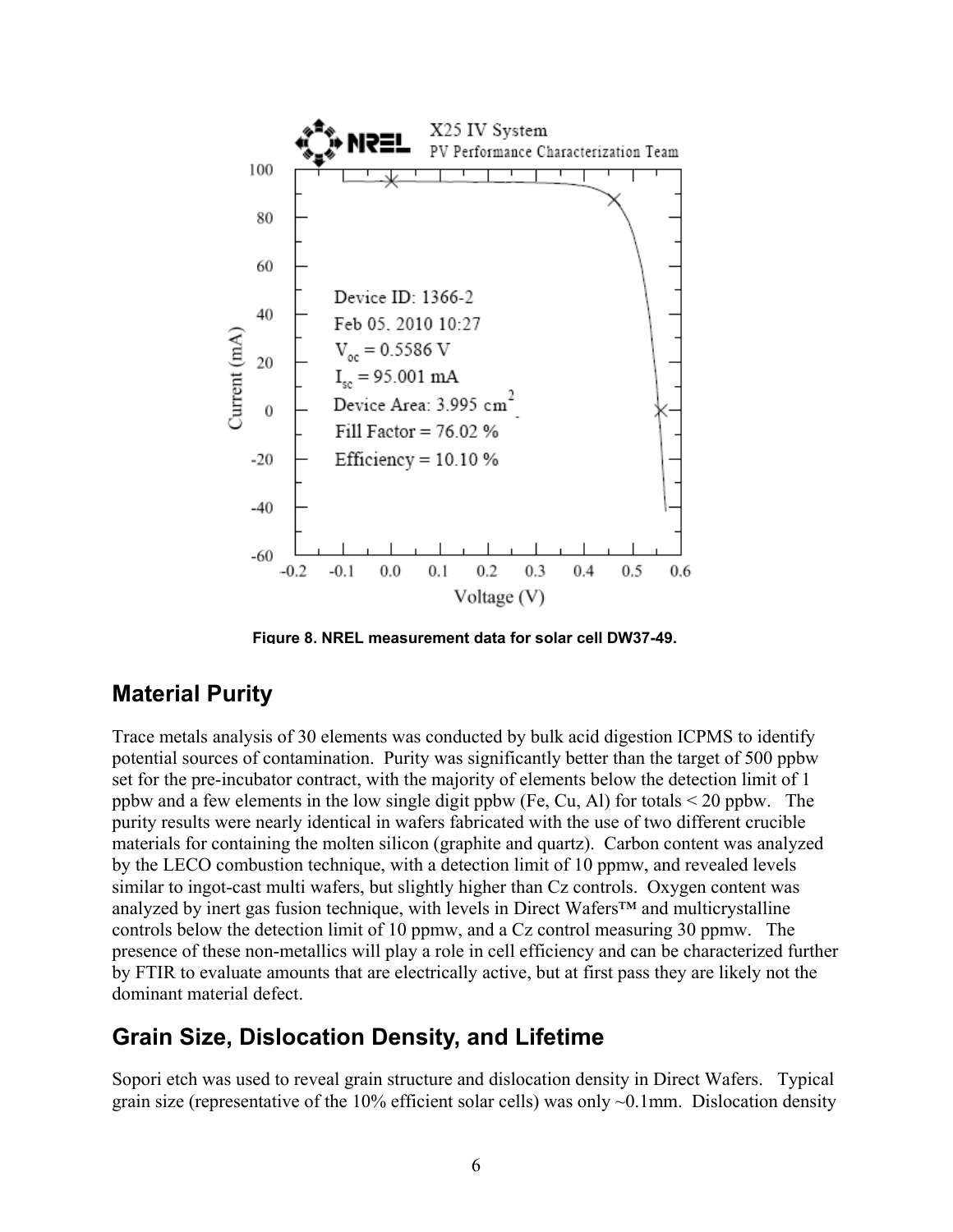is fairly uniform and generally below  $10^5$ / $cm^2$  with some interior grains completely dislocation free. This is an encouraging sign reflective of the low thermal stresses inherent to the process. Lifetime measurements using a Sinton QSSPC tool were not able to provide any meaningful results on starting material due to trapping defects dominating at the low injection levels inherent to the measurement. After processing of wafers and enhancement by phosphorous gettering and hydrogen passivation, trapping was decreased substantially and lifetimes of 1–3  $\mu$ s were measured on  $\sim$ 2  $\Omega$ cm p-type material. Photoluminescence imaging was also used to determine spatial variation and uniformity appears quite good over a given sample, without any evidence of the dark, dislocation-tangle regions that are a trademark of multicrystalline wafers.

Cross sections of wafers revealed most grains to run perpendicular to the wafer surface, which is desirable to minimize their impact on current collection, but increasing grain size to be larger than the wafer thickness, and preferably >1 mm is viewed to be the biggest opportunity for improvement in electrical performance. Several ideas for controlling nucleation and growth of grains during the wafer fabrication process will be tested as part of a subsequent ARPA-E contract starting March  $1<sup>st</sup>$ , 2010.

## **Texturing**

The surface quality on Direct Wafers is slightly different on the two sides, with one side capable of being exceptionally smooth ( $Ra = 0.2 \mu m$ ). For the majority of cell processing described above, the smooth side was used for the solar cell emitter for ease in screen-printing of gridlines, although both sides have been used successfully. The addition of texture to this surface is desirable for better light capture and improved efficiency, but standard isotexture etching chemistry relies on saw damage for initiation and therefore does not work well on our smooth surface. Currently under development at 1366 under a separate NREL Incubator program, we have an alternative to the isotexture method that provides better light capture without reliance on inconsistent saw damage. This 1366 Texture method works well on smooth surfaces and was tested on Direct Wafers to confirm it would be an appropriate solution for improving light capture. As expected, reflectance and spectral response measurements confirmed that a boost of  $\sim$ 10% relative in short circuit current should be easily attainable by applying this texture method.

#### **Commercialization of Direct Wafer**

Achieving our final deliverable less than 4 months after the subcontract start date was made possible by accelerated resource allocation including 6 dedicated engineers plus portions of other staff as needed, and leveraging cell-making expertise and equipment from other aspects of our business. By allocated the extra resources to enable the accelerated schedule 1366 significantly exceeded the contractual required match for this program. To capitalize on the tremendous potential of this one-step wafer-making process, 1366 is further doubling our resource allocation, in part supported by ARPA-E. Near term goals are to further scale wafer area from the current 50 mm to the 156 mm industry standard, and to implement methods of improving electrical quality. Demonstration of performance that can compete with today's multicrystalline wafers is the next critical step, upon which a commercial scale-up to 50–100 MW will rapidly follow. Close examination of the data presented in his report will make the reader confident that the Direct Wafer program is capable of significantly higher efficiencies that were demonstrated in this initial stage and 1366 is confident that the Direct Wafer process will exceed the standard